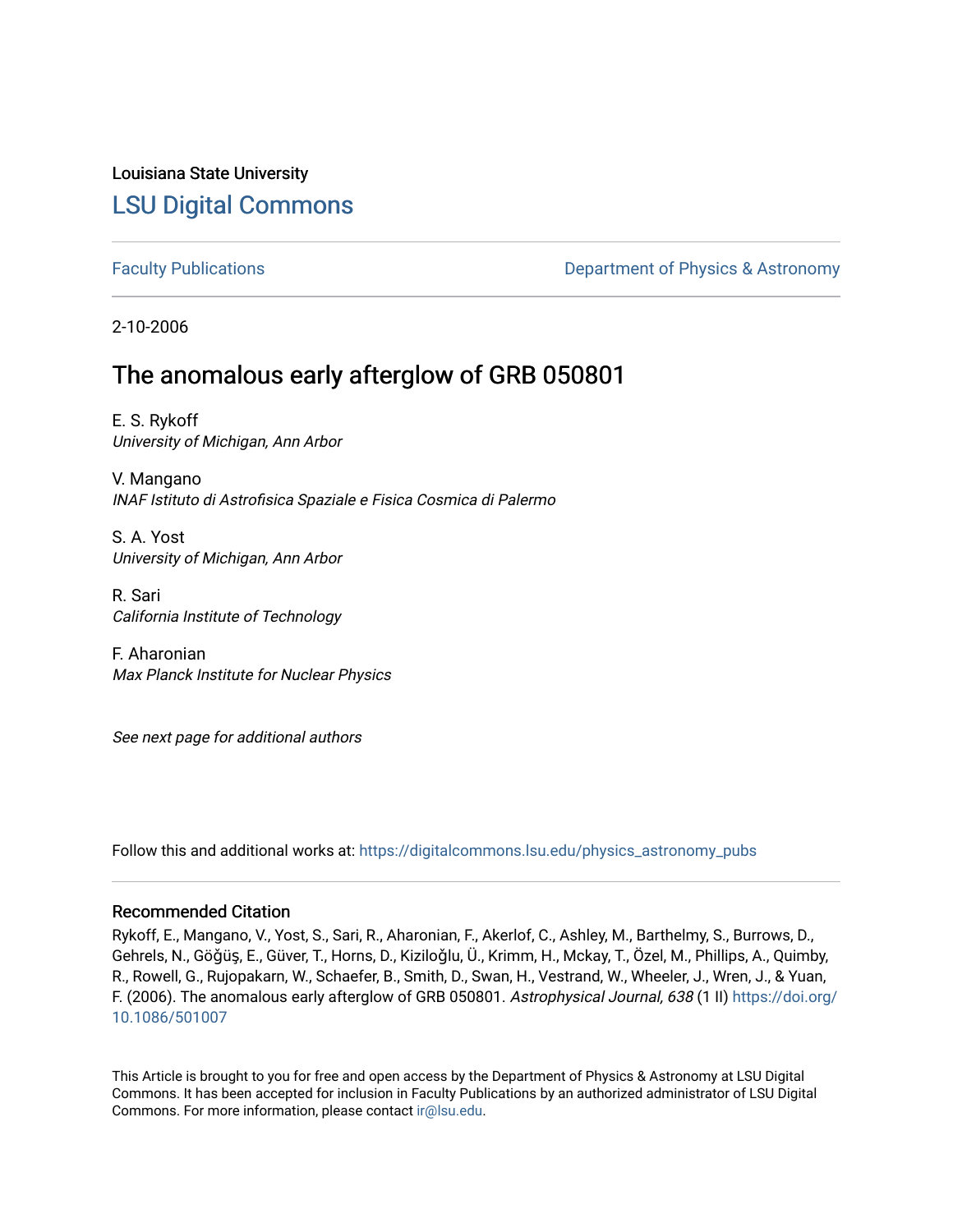## Authors

E. S. Rykoff, V. Mangano, S. A. Yost, R. Sari, F. Aharonian, C. W. Akerlof, M. C.B. Ashley, S. D. Barthelmy, D. N. Burrows, N. Gehrels, E. Göǧüş, T. Güver, D. Horns, Ü Kiziloǧlu, H. A. Krimm, T. A. Mckay, M. Özel, A. Phillips, R. M. Quimby, G. Rowell, W. Rujopakarn, B. E. Schaefer, D. A. Smith, H. F. Swan, W. T. Vestrand, J. C. Wheeler, J. Wren, and F. Yuan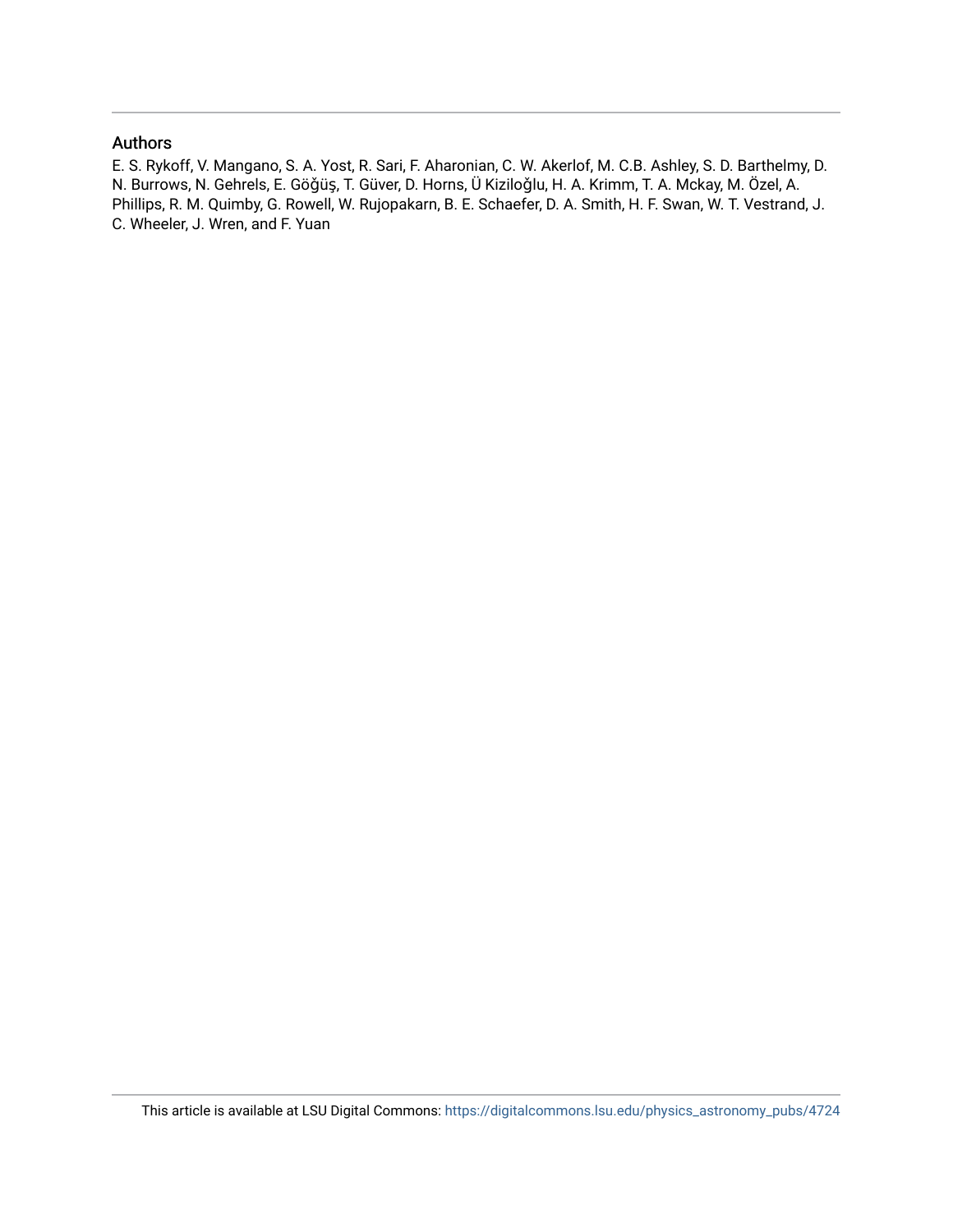#### THE ANOMALOUS EARLY AFTERGLOW OF GRB 050801

E. S. RYKOFF,<sup>1</sup>, V. MANGANO,<sup>2</sup>, S. A. YOST<sup>1</sup>, R. SARI<sup>3</sup>, F. AHARONIAN<sup>4</sup>, C. W. AKERLOF<sup>1</sup>, M. C. B. ASHLEY<sup>5</sup>,

S. D. BARTHELMY<sup>6</sup>, D. N. BURROWS<sup>7</sup>, N. GEHRELS<sup>6</sup>, E. GÖĞÜŞ<sup>8</sup>, D. HORNS<sup>4</sup>, Ü. KIZILOĞLU<sup>10</sup>, H. A. KRIMM<sup>6,11</sup>,

T. A. MCKAY<sup>1</sup>, M. ÖZEL<sup>12</sup>, A. PHILLIPS<sup>5</sup>, R. M. QUIMBY<sup>13</sup>, G. ROWELL<sup>4</sup>, W. RUJOPAKARN<sup>1</sup>, B. E. SCHAEFER<sup>14</sup>,

D. A. SMITH<sup>15</sup>, H. F. SWAN<sup>1</sup>, W. T. VESTRAND<sup>16</sup>, J. C. WHEELER<sup>13</sup>, J. WREN<sup>16</sup>, F. YUAN<sup>1</sup>,

Draft version June 19, 2018

## ABSTRACT

The ROTSE-IIIc telescope at the H.E.S.S. site, Namibia, obtained the earliest detection of optical emission from a Gamma-Ray Burst (GRB), beginning only 21.8 s from the onset of Swift GRB 050801. The optical lightcurve does not fade or brighten significantly over the first  $\sim 250$  s, after which there is an achromatic break and the lightcurve declines in typical power-law fashion. The Swift/XRT also obtained early observations starting at 69 s after the burst onset. The X-ray lightcurve shows the same features as the optical lightcurve. These correlated variations in the early optical and X-ray emission imply a common origin in space and time. This behavior is difficult to reconcile with the standard models of early afterglow emission.

Subject headings: gamma rays:bursts

#### 1. INTRODUCTION

Gamma-ray bursts (GRBs) are the most luminous explosions in the universe, but the origin of their emission remains elusive. With the launch of the Swift  $\gamma$ ray Burst Explorer [\(Gehrels et al. 2004\)](#page-6-0) in late 2004, great progress has been made in the study of the early afterglow phase of GRBs. However, only a small number of bursts have been imaged simultaneously in both the optical and X-ray bands in the first minutes after the burst [\(Nousek et al. 2005;](#page-6-1) [Quimby et al. 2005;](#page-6-2) [Rykoff et al. 2005a;](#page-6-3) [Blustin et al. 2005a](#page-6-4)).

In this letter, we report on the earliest detection of optical emission, starting at 21.8 seconds after the onset of GRB 050801 with the ROTSE-IIIc (Robotic Optical Transient Search Experiment) telescope located at the H.E.S.S. site in Namibia. This is the most densely sampled early lightcurve yet obtained. It does not fade or brighten significantly over the first  $\sim$  250 seconds,

- $^2$  INAF-IASF, Palermo, Italy<br> $^3$  California Institute of Technology, Pasadena, CA, 91125, USA
- $^4$ Max-Planck-Institut für Kernphysik, Saupfercheckweg 1, 69117, Heidelberg, Germany
- $5$  School of Physics, Department of Astrophysics and Optics,
- University of New South Wales, Sydney, NSW 2052, Australia <sup>6</sup> NASA Goddard Space Flight Center, Laboratory for High Energy Astrophysics, Greenbelt, MD 20771
- Pennsylvania State University, University Park, PA, 16802, USA<br> $8$  Sabancı University, Istanbul, Turkey 9. Sabancı 9. Sabancı 9. Sabancı 9. Sabancı 9. Sabancı 9. Sabancı 9. Sabancı 9. Sabancı 9. Sabancı 9. Sabancı 9. Sabancı 9. Sabancı 9. Sabancı 9. Sabancı 9. Sabancı 9. Sabancı
	-
- <sup>9</sup> Istanbul University Science Faculty, Department of Astronomy and Space Sciences, 34119, University-Istanbul, Turkey
- <sup>10</sup> Middle East Technical University, 06531 Ankara, Turkey
- $^{11}$ Universities Space Research Association, 10227 Wincopin Circle, Suite 212, Columbia, MD 21044
- $12$  Çanakkale Onsekiz Mart Üniversitesi, Terzioğlu 17020, Canakkale, Turkey
- <sup>13</sup> Department of Astronomy, University of Texas, Austin, TX 78712

<sup>14</sup> Department of Physics and Astronomy, Louisiana State University, Baton Rouge, LA 70803

<sup>15</sup> Guilford College, Greensboro, NC, 27410, USA

<sup>16</sup> Los Alamos National Laboratory, NIS-2 MS D436, Los Alamos, NM 87545

after which there is a break and the lightcurve declines in a typical power-law fashion. The Swift/XRT also obtained early observations starting at 69 seconds after the burst onset. The X-ray lightcurve shows the same features as the optical lightcurve. These correlated variations in the early optical and X-ray emission imply a common origin in space and time. This behavior differs from that seen in GRB 050319 [\(Quimby et al.](#page-6-2) [2005\)](#page-6-2), GRB 050401 [\(Rykoff et al. 2005a\)](#page-6-3), and GRB 050525a [\(Blustin et al. 2005a\)](#page-6-4). It is difficult to explain this behavior with standard models of early afterglow emission without assuming there is continuous late time injection of energy into the afterglow.

### 2. OBSERVATIONS AND ANALYSIS

The ROTSE-III array is a worldwide network of 0.45 m robotic, automated telescopes, built for fast  $(\sim 6 \text{ s})$  responses to GRB triggers from satellites such as HETE-2 and Swift. They have wide  $(1°85 \times 1°85)$  fields of view imaged onto Marconi 2048×2048 back-illuminated thinned CCDs, and operate without filters. The ROTSE-III systems are described in detail in [Akerlof et al. \(2003](#page-6-5)).

On 2005 August 01, Swift/BAT detected GRB 050801 (Swift trigger  $148522$ ) at  $18:28:02.1$  UT. The position was distributed as a Gamma-ray Burst Coordinates Network (GCN) notice at 18:28:16 UT, with a 4' radius  $3\sigma$  error circle. The burst had a  $T_{90}$  duration of  $20 \pm 3$  s in the 15-350 keV band, and consisted of two peaks separated by around 3 seconds. The position was released during the tail end of the  $\gamma$ -ray emission [\(Sakamoto et al.](#page-6-6) [2005\)](#page-6-6). The Swift satellite immediately slewed to the target, with the XRT beginning observations in windowed timing mode at 69 s after the start of the burst and switching to photon counting mode at 89.3 s after the trigger.

ROTSE-IIIc, at the H.E.S.S. site in Namibia, responded automatically to the GCN notice, beginning its first exposure in less than 8 s, at 18:28:23.9 UT. The automated burst response included a set of ten 5-s exposures, ten 20-s exposures, and 134 60-s exposures before the burst position dropped below our elevation limit.

<sup>&</sup>lt;sup>1</sup> University of Michigan, 2477 Randall Laboratory, 450 Church St., Ann Arbor, MI, 48109, erykoff@umich.edu <sup>2</sup>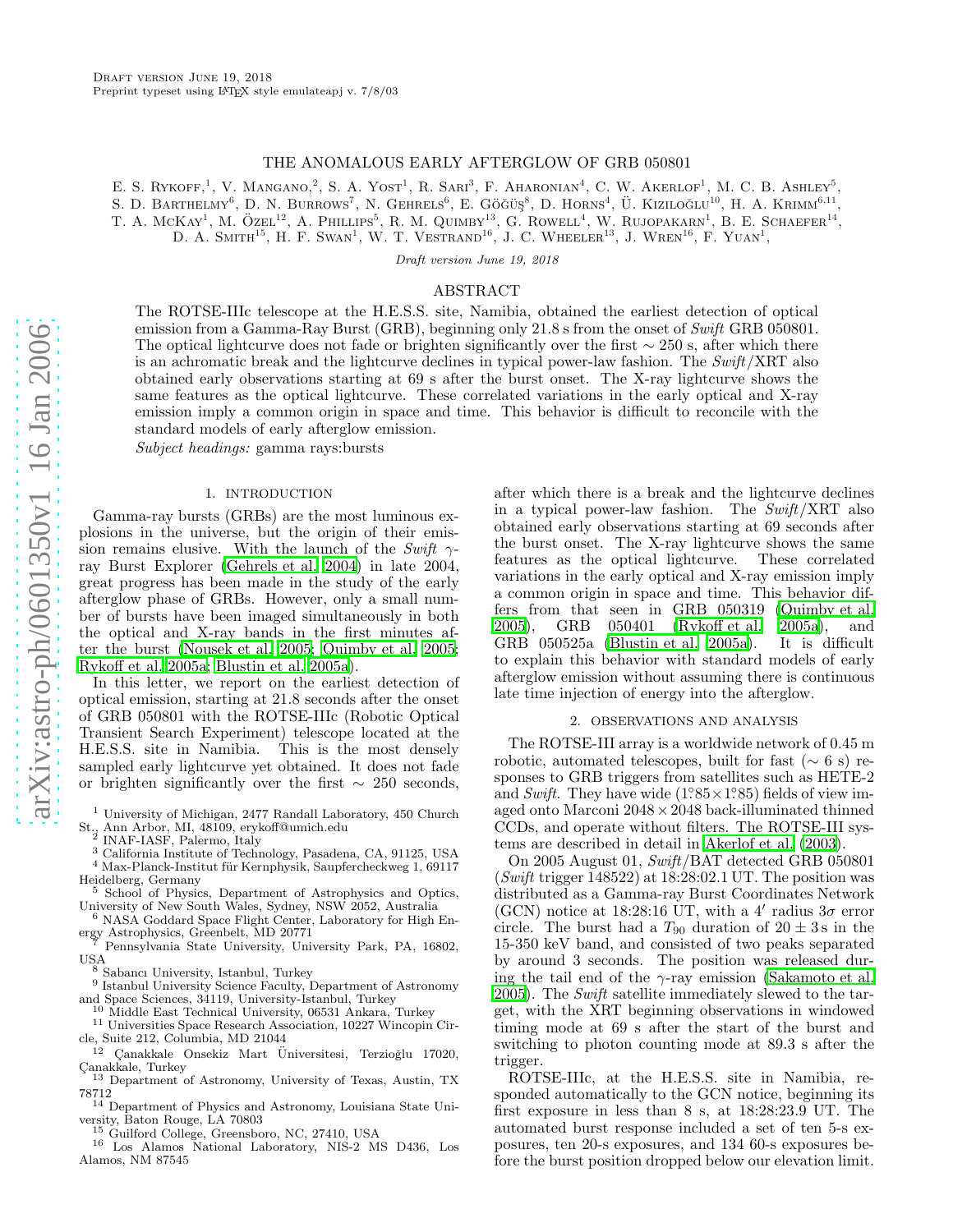<span id="page-3-1"></span>TABLE 1. Swift/XRT OBSERVATIONS OF THE AFTERGLOW OF GRB 05080LE 2. ROTSE-IIIC OPTICAL PHOTOMETRY OF GRB 050801.

<span id="page-3-0"></span>

| $T$ -mid $(s)$                                                                      | Duration $(s)$ | Count Rate $(\text{cts s}^{-1})$ | Flux $(10^{-11} \text{ erg cm}^{-2} \text{ s}^{-1})$ | $t_{\rm start}$ | $t_{\rm end}$ | $C_R$            |
|-------------------------------------------------------------------------------------|----------------|----------------------------------|------------------------------------------------------|-----------------|---------------|------------------|
| 74.1                                                                                | 10.0           | $3.46 \pm 0.81$                  | $19.2 \pm 5.7$                                       | 21.8            | 26.8          | $14.93 \pm 0.05$ |
| 84.1                                                                                | 10.0           | $1.99 \pm 0.70$                  | $11.1 \pm 4.4$                                       | 29.9            | 34.9          | $14.79 \pm 0.05$ |
| 111.8                                                                               | 45.0           | $1.62 \pm 0.39$                  | $9.0 \pm 2.7$                                        | 38.0            | 43.0          | $14.80 \pm 0.04$ |
| 164.3                                                                               | 60.0           | $1.40 \pm 0.31$                  | $7.8 \pm 2.2$                                        | 46.1            | 51.1          | $14.91 \pm 0.06$ |
| 214.3                                                                               | 40.0           | $1.83 \pm 0.43$                  | $10.1 \pm 3.0$                                       | 54.2            | 59.2          | $14.83 \pm 0.05$ |
| 254.3                                                                               | 40.0           | $1.83 \pm 0.43$                  | $10.1 \pm 3.0$                                       | 62.4            | 67.4          | $14.91 \pm 0.04$ |
| 291.8                                                                               | 35.0           | $2.25 \pm 0.51$                  | $12.5 \pm 3.6$                                       | 70.5            | 75.5          | $14.75 \pm 0.04$ |
| 334.3                                                                               | 50.0           | $1.52 \pm 0.35$                  | $8.4 \pm 2.5$                                        | 78.6            | 83.6          | $14.87 \pm 0.05$ |
| 396.8                                                                               | 75.0           | $1.01 \pm 0.24$                  | $5.6 \pm 1.6$                                        | 86.7            | 91.7          | $14.88 \pm 0.05$ |
| 471.8                                                                               | 75.0           | $1.05 \pm 0.24$                  | $5.8 \pm 1.7$                                        | 94.8            | 99.8          | $14.93 \pm 0.05$ |
| 561.8                                                                               | 105.0          | $0.69 \pm 0.167$                 | $3.8 \pm 1.1$                                        | 113.5           | 133.5         | $14.98 \pm 0.03$ |
| 686.8                                                                               | 145.0          | $0.50 \pm 0.12$                  | $2.76 \pm 0.83$                                      | 143.3           | 163.3         | $15.09 \pm 0.03$ |
| 859.3                                                                               | 200.0          | $0.31 \pm 0.08$                  | $1.71 \pm 0.55$                                      | 172.7           | 192.7         | $15.12 \pm 0.03$ |
| 4346.7                                                                              | 320.0          | $0.069 \pm 0.021$                | $0.38 \pm 0.14$                                      | 203.0           | 223.0         | $15.06 \pm 0.03$ |
| 4856.7                                                                              | 700.0          | $0.060 \pm 0.013$                | $0.333 \pm 0.092$                                    | 232.5           | 252.5         | $15.13 \pm 0.04$ |
| 5715.3                                                                              | 510.0          | $0.043 \pm 0.014$                | $0.241 \pm 0.086$                                    | 262.3           | 282.3         | $15.21 \pm 0.04$ |
| 6357.8                                                                              | 775.0          | $0.027 \pm 0.009$                | $0.149 \pm 0.055$                                    | 291.8           | 311.8         | $15.35 \pm 0.04$ |
| 11249.6                                                                             | 2560.0         | $0.012 \pm 0.003$                | $0.065 \pm 0.021$                                    | 321.0           | 341.0         | $15.47 \pm 0.04$ |
| 17040.6                                                                             | 2550.0         | $0.0095 \pm 0.0028$              | $0.053 \pm 0.018$                                    | 350.8           | 370.8         | $15.59 \pm 0.03$ |
| 22814.0                                                                             | 2575.0         | $0.0069 \pm 0.0025$              | $0.038 \pm 0.015$                                    | 380.3           | 400.3         | $15.70 \pm 0.04$ |
| 31556.0                                                                             | 8237.1         | $0.0049 \pm 0.0015$              | $0.0275 \pm 0.0096$                                  | 409.9           | 469.9         | $15.89 \pm 0.04$ |
| 47812.8                                                                             | 17585.3        | $0.0033 \pm 0.0010$              | $0.0182 \pm 0.0063$                                  | 479.8           | 539.8         | $16.12 \pm 0.03$ |
| 366425.9                                                                            | 515983.6       | < 0.0004                         | < 0.00222                                            | 549.0           | 609.0         | $16.29 \pm 0.04$ |
|                                                                                     |                |                                  |                                                      | 618.2           | 678.2         | $16.31 \pm 0.05$ |
|                                                                                     |                |                                  |                                                      | 688.1           | 748.1         | $16.63 \pm 0.06$ |
| NOTE. $\overline{\phantom{a}}$ Time bin midpoints and durations are relative to the | 757.2          | 817.2                            | $16.59 \pm 0.06$                                     |                 |               |                  |
|                                                                                     |                |                                  |                                                      |                 |               |                  |

Swift trigger time, 18:28:02 UT.

The first set of ten exposures were taken with subframe readout mode to allow rapid sampling (3-s readout between each 5-s exposure). Near real-time analysis of the ROTSE-III images detected a  $15<sup>th</sup>$  magnitude source at  $\alpha = 13^h 36^m 35^s 4$ ,  $\delta = -21°55' 42'' 0$  (J2000.0) that was not visible on the Digitized Sky Survey red plates, which we reported via the GCN Circular e-mail exploder within 7 minutes of the burst [\(Rykoff et al. 2005b\)](#page-6-7). No spectroscopic redshift has been reported for this GRB, although the  $Swith/UVOT$  detected the afterglow in all filters including the UV W2 filter at 188 nm [\(Blustin et al.](#page-6-8) [2005b](#page-6-8)), which implies that the redshift is  $\leq 1.2$ . In addition, the afterglow was dimmer than 23 mag with no evidence for a bright host galaxy [\(Fynbo et al. 2005b](#page-6-9)).

The X-ray photometry is shown in Table [1.](#page-3-0) Time bin midpoints and durations are listed in seconds, relative to the Swift trigger time, 18:28:02 UT. The count rate is in counts/s and the flux is in  $10^{-11}$  erg cm<sup>-2</sup> s<sup>-1</sup>, for the energy range 0.2-10 keV. The X-ray data has been corrected for a hot CCD column crossing the source as well as a nearby source  $30''$  away. Photon counting data from the first orbit have been corrected for pile-up. We chose a time binning that ensures a detection of at least  $3.5\sigma$  for each time bin before corrections were applied. The gaps in the data are caused by earth occultation. There is no spectral variation across the lightcurve, and the  $N_H$  value is consistent with the Galactic value (7  $\times$  $10^{20}$  cm<sup>-2</sup>). The best-fit spectrum (with  $N_H$  fixed to  $7 \times$  $10^{20}$  cm<sup>-2</sup>) is a power law with photon index  $1.87 \pm 0.15$ (90% confidence level). The relative errors for the fluxes are slightly larger than those for the count rate due to the additional systematic error from the conversion.

The optical photometry is shown in Table [2.](#page-3-1) The ROTSE-IIIa images were bias-subtracted and flat-fielded by our automated pipeline. The flat-field image was generated from 30 twilight images. We used SExtrac-

|                                                                                          |  | $6564.4$ $7527.4$ $18.83 \pm 0.13$<br>$7536.7$ $8619.8$ $19.63 \pm 0.22$<br>$8629.6$ $10357.0$ $19.49 + 0.16$ |  |  |  |  |  |  |  |
|------------------------------------------------------------------------------------------|--|---------------------------------------------------------------------------------------------------------------|--|--|--|--|--|--|--|
| NOTE. $\sim$ Start and end times are relative to the Swift trigger<br>time, 18:28:02 UT. |  |                                                                                                               |  |  |  |  |  |  |  |

 $5731.0$   $6554.7$   $18.99 \pm 0.15$ 

 $\begin{array}{lllll} 826.6 & 886.6 & 16.66 \pm 0.07 \\ 896.3 & 956.3 & 16.75 \pm 0.06 \end{array}$ 896.3 956.3  $16.75 \pm 0.06$ <br>965.5 1025.5  $16.93 \pm 0.07$ 965.5 1025.5 16.93  $\pm$  0.07<br>1034.9 1094.9 16.92  $\pm$  0.09  $1034.9$   $1094.9$   $16.92 \pm 0.09$ <br> $1104.7$   $1233.9$   $16.99 \pm 0.06$  $\begin{array}{cccc} 1104.7 & 1233.9 & 16.99 \pm 0.06 \\ 1243.6 & 1442.0 & 17.10 \pm 0.05 \end{array}$  $1243.6$   $1442.0$   $17.10 \pm 0.05$ <br> $1451.4$   $1650.3$   $17.39 \pm 0.07$ 

 $1659.7$   $1858.6$   $17.48 \pm 0.07$ <br>  $1867.9$   $2136.8$   $17.60 \pm 0.06$  $1867.9$   $2136.8$   $17.60 \pm 0.06$ <br>  $2146.5$   $2485.3$   $17.78 \pm 0.07$  $2146.5$   $2485.3$   $17.78 \pm 0.07$ <br>  $2495.2$   $2832.6$   $17.88 \pm 0.07$  $2495.2$   $2832.6$   $17.88 \pm 0.07$ <br> $2841.9$   $3249.7$   $18.26 \pm 0.11$  $\begin{array}{cccc} 2841.9 & 3249.7 & 18.26 \pm 0.11 \\ 3259.7 & 3736.8 & 18.24 \pm 0.09 \end{array}$  $\begin{array}{cccc} 3259.7 & 3736.8 & 18.24 \pm 0.09 \\ 3745.9 & 4332.1 & 18.71 \pm 0.20 \end{array}$  $3745.9$   $4332.1$   $18.71 \pm 0.20$ <br> $4341.4$   $4956.6$   $18.49 \pm 0.09$ 4341.4 4956.6  $18.49 \pm 0.09$ <br>4966.5 5721.7  $18.88 \pm 0.12$ 

 $17.39 \pm 0.07$ 

 $18.88 \pm 0.12$ 

tor [\(Bertin & Arnouts 1996](#page-6-10)) to perform the initial object detection and to determine the centroid positions of the stars. The images were processed with our custom RPHOT photometry program based on the DAOPHOT PSF-fitting photometry package [\(Quimby et al. 2005](#page-6-2)). The unfiltered thinned ROTSE-III CCDs have a peak response similar to an R-band filter. The magnitude zeropoint for was calculated from the median offset of the fiducial reference stars to the USNO B1.0 R-band measurements to produce  $C_R$  magnitudes. After the first 30 images, frames were co-added in logarithmic time bins to maintain roughly constant signal-to-noise.

#### 3. RESULTS

With a detection only 21.8 s after the start of the burst, this is the earliest detection of an optical counterpart of a GRB, as well as the most densely sampled early afterglow. Only four GRBs have had optical coun-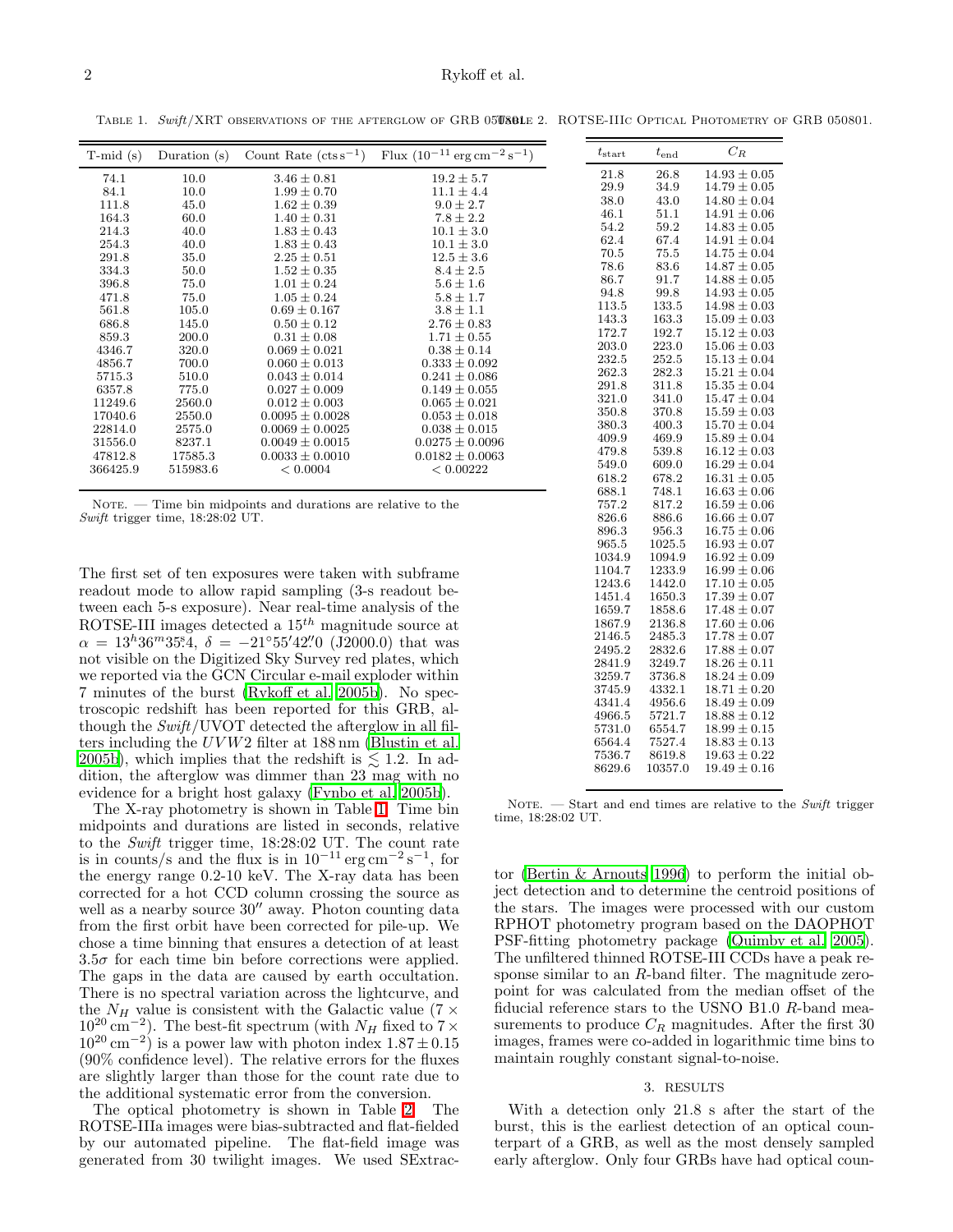terparts detected within the first minute, and none of these had more than two detections in the first minute. The first 250 s of the optical afterglow shows short timescale variability relative to an overall flat lightcurve. This is in stark contrast to the prompt counterpart of GRB 990123 [\(Akerlof et al. 1999\)](#page-6-11), which had a very bright  $9<sup>th</sup>$  mag peak at 60 s after the burst onset, generally interpreted as the signature of reverse shock emission [\(Sari & Piran 1999\)](#page-6-12). This afterglow shows no evidence for reverse shock emission.

Figure [1](#page-5-0) shows a comparison of the early optical and X-ray lightcurves of GRB 050801, combined with the prompt  $\gamma$ -ray emission. The prompt BAT  $\gamma$ -ray flux densities have been extrapolated to the X-ray band [0.2-10 keV]. This extrapolation was performed with the bestfit photon index of  $2.0 \pm 0.2$  for the time-averaged  $\gamma$ -ray spectrum from 20-150 keV, as in [Tagliaferri et al. \(2005\)](#page-6-13). The statistical errors scaled from the BAT count rate are shown; the gray region denotes the uncertainties from the extrapolation to the X-ray regime. The X-ray flux values have been converted to flux density (Jy) using an effective frequency of  $\langle \nu \rangle = 6.89 \times 10^{17}$  Hz, the flux weighted average in the 0.2-10 keV range with the best-fit photon index  $\Gamma = 1.87$ . The ROTSE-III optical magnitudes have been converted to flux density assuming the unfiltered ROTSE-III images are equivalent to  $R_c$ , and have been approximately adjusted for Galactic extinction by 0.24 mag [\(Schlegel et al. 1998](#page-6-14)). The deextinction does not have a significant effect on the derived spectral indices. After the break at  $\sim$  250 seconds, the optical lightcurve decays as  $t^{-1.31 \pm 0.11}$ , followed by a brief but significant plateau at ∼ 800 seconds. The top panel shows the ratio of optical flux to X-ray count rate for the first 7000 s, scaled to the average ratio value. The X-ray count rate rather than the X-ray flux was used to avoid the systematic error introduced when converting from count rate to flux, and is made possible by the lack of X-ray spectral evolution. The ROTSE-III observations have been co-added to match the times of the XRT integrations as closely as possible. The flux ratio is consistent with a constant value (dashed-line) with a  $\chi^2$ of 15.9 (16 degrees of freedom). The break at  $\sim$  250 s has no systematic change in the optical to X-ray flux ratio, and is therefore achromatic.

Only three  $\gamma$ -ray bursts have had prompt optical detections contemporaneous with the  $\gamma$ -ray emission. The prompt optical counterpart of GRB 041219a [\(Vestrand et al. 2005\)](#page-6-15) was correlated with the  $\gamma$ -ray emission, implying a common origin. However, both GRB 990123 [\(Akerlof et al. 1999\)](#page-6-11) and GRB 050401 [\(Rykoff et al. 2005a\)](#page-6-3) demonstrated a different origin for the  $\gamma$ -rays and the optical radiation. Although we do not have a prompt optical detection in the case of GRB 050801, we can interpolate between the high energy prompt lightcurve scaled to the X-ray band (gray band in Figure [1\)](#page-5-0) and the first X-ray detection. During this interval the high energy emission falls by a factor of  $\geq 100$  while the optical emission is unchanged. This suggests a different origin for the prompt  $\gamma$ -ray emission and the early optical emission. However, the X-ray and optical afterglow of GRB 050801 do appear to arise from a similar origin after  $\sim 80$  s. The two lightcurves are plotted in the main panel of Figure [1.](#page-5-0) Each lightcurve

shows similar flat behavior at the early time, with a break around 250 s.

### 4. DISCUSSION

In the standard fireball model of GRB afterglow emission, the spectral energy distribution of GRB afterglows can be fit by a broken power-law with spectral segments  $F_{\nu} \propto \nu^{\beta}$  (for a review, see [Piran \(2005\)](#page-6-16)). The spectral index obtained by comparing the de-extincted optical (see Figure [1\)](#page-5-0) to X-ray flux density during the second XRT integration is  $\beta_{\text{opt}-X} = -0.92 \pm 0.05$ , consistent with the X-ray only spectral index of  $\beta_{\text{X}} = -0.87 \pm 0.15$  [0.2-10] keV]. To test for evolution in the broadband spectral index, we have compared the optical and X-ray lightcurves during the first 7000 s (top panel of Figure [1\)](#page-5-0). The optical to X-ray flux ratio is consistent with a constant value ( $\chi^2 = 15.9$  with 16 degrees of freedom). Across the break at 250 s, both  $\beta_{\text{opt}-X}$  and  $\beta_X$  are unchanged, and therefore the break is achromatic. Furthermore, there is no evidence of a spectral change in the UVOT images [\(Blustin et al. 2005b\)](#page-6-8), although the time resolution is insufficient to constrain the time of the break. Many X-ray lightcurves have been seen to steepen around 1000 s - 5000 s post-burst with no change in the X-ray spectral index [\(Nousek et al. 2005\)](#page-6-1), For the few bursts with sufficient early optical and X-ray coverage [\(Quimby et al.](#page-6-2) [2005;](#page-6-2) [Blustin et al. 2005a\)](#page-6-4), this behavior has not been mirrored in the optical band.

The tight correlation between the optical and X-ray emission suggests that they share the same origin in space and time. The standard fireball model of GRB afterglows can explain the behavior of the optical and X-ray lightcurve after 250 s. The observed spectral parameters and decay indices are most consistent with a fireball expanding adiabatically into a constant density medium, with the typical synchrotron frequency  $\nu_{\rm m}$  below the optical band, and the cooling frequency  $\nu_c$  above the X-ray band. For example, this can be produced by the following parameters: the electron energy index  $p = 2.8$ ; the isotropic equivalent energy  $E \sim 10^{53}$  erg at a redshift of  $z \sim 0.5$ ; the circumburst density  $n \sim 0.7 \,\mathrm{cm}^{-3}$ ; the energy fraction in the electrons  $\epsilon_e \sim 0.07$ ; and the energy fraction in the magnetic field  $\epsilon_B \sim 0.0002$ . These values of the electrons and magnetic energy are consistent with those deduced for other bursts albeit on the lower side. If the ejecta were expanding into a  $1/r^2$  density profile (a so-called "wind" medium), the fireball model predicts a relationship between the spectral and temporal behavior that is inconsistent at the  $4\sigma$  level with the observations after 250 s.

We now investigate the possible explanations of the flat early lightcurve and the origin of the break at 250 s. First, any spectral transition (e.g.  $\nu_m$  crossing the optical band) would fail to explain the achromatic nature of the break. Achromatic breaks observed in other afterglows have been interpreted as geometric, when the edge of a conical jet becomes visible to the observer and the jet starts to spread [\(Harrison et al. 1999;](#page-6-17) [Stanek et al.](#page-6-18) [1999\)](#page-6-18). At 250 s, this would be the earliest such "jet break" detected. In the fireball model, the post jet break afterglow is expected to decay as  $t^{-p}$ , where p is the electron energy index with  $N_e \propto E^{-p}$ , provided that  $p > 2$  [\(Sari et al. 1999\)](#page-6-19). A hard electron index of  $p < 2$  predicts a post-jet decay even steeper than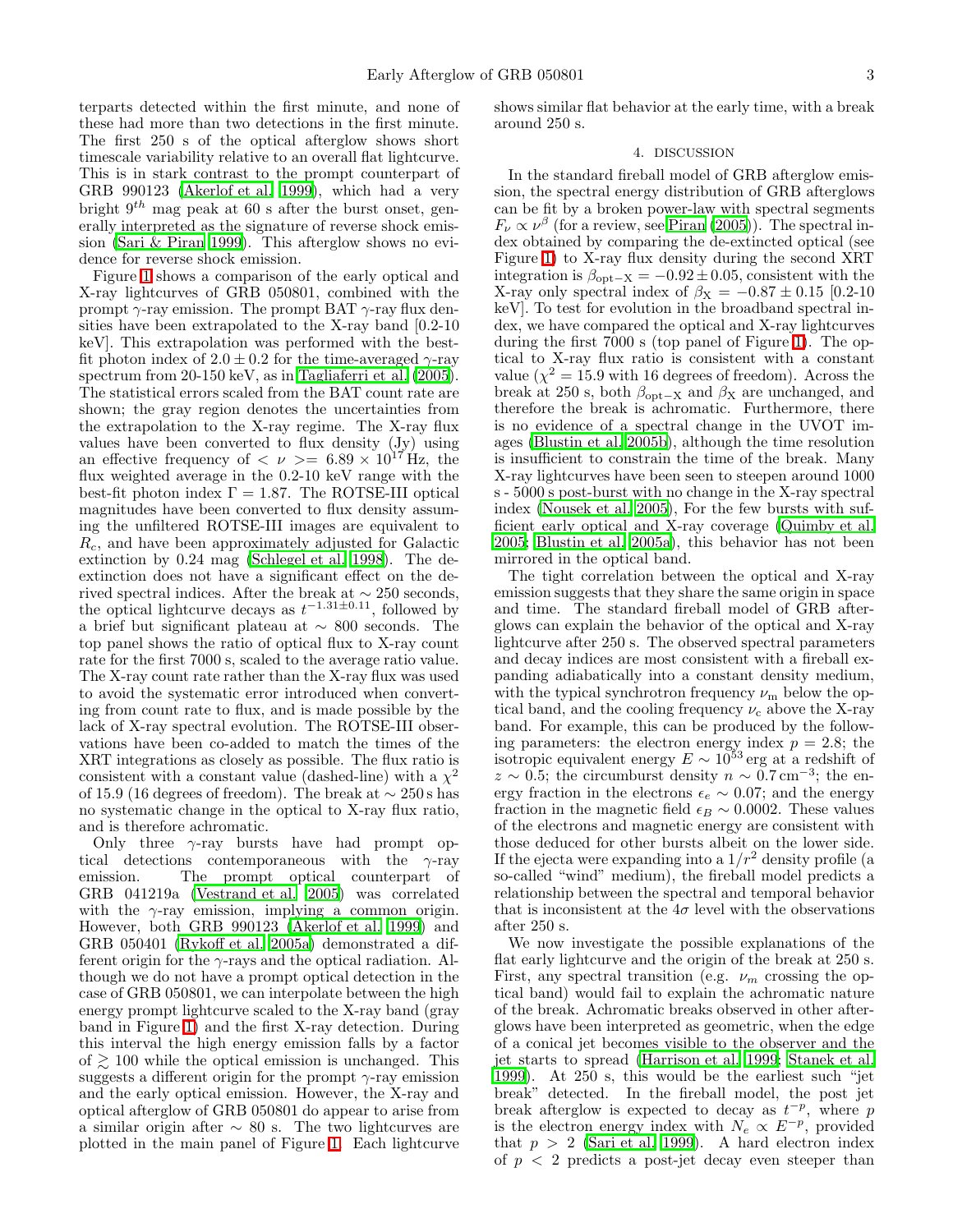

<span id="page-5-0"></span>Fig. 1.— Comparison of the early optical and X-ray lightcurves of GRB 050801. The main panel shows the optical and X-ray lightcurves. The X-ray flux densities (triangles) are supplemented by the prompt BAT γ-ray flux densities (squares) extrapolated to the X-ray band [0.2-10 keV]. The ROTSE-III optical magnitudes (solid circles) have been converted to flux densities assuming the unfiltered ROTSE-III images are equivalent to  $R_c$ . Where the error bars are not visible they are smaller than the plot symbols. The empty circles are from the Danish 1.5 m telescope [\(Fynbo et al. 2005a](#page-6-20)), and are consistent with the ROTSE-III decay slope after 1500 s. The magnitude scale is on the right for reference. The top panel shows the ratio of optical flux to X-ray count rate for the first 7000 s, scaled to the average ratio value. The X-ray count rate rather than the X-ray flux was used to avoid the systematic error introduced when converting from count rate to flux, and is made possible by the lack of X-ray spectral evolution. The ROTSE-III observations have been co-added to match the times of the XRT integrations as closely as possible.

 $t^{-p}$  [\(Dai & Cheng 2001\)](#page-6-21). Therefore, the observed postbreak temporal decay implies  $p \leq 1.3$  which predicts a significant pre-break decay [\(Dai & Cheng 2001\)](#page-6-21) that is inconsistent with the observed pre-break flatness as well as the observed spectral index  $\beta$ . Therefore, the achromatic evolution of GRB 050801 cannot be explained with a jet break.

We have investigated whether the early afterglow is consistent with the predictions of a structured jet viewed off axis [\(Granot & Kumar 2003\)](#page-6-22). In this case, it is difficult to create a sharp early break; under such conditions, the post-break evolution should track closely with the electron energy index  $p$ , which is inconsistent with observations as described above.

Such an early break at 250 s, can perhaps be explained as the onset time of the afterglow. If the reverse shock is non relativistic (as indicated by the relatively short duration of the burst, see [Sari \(1997\)](#page-6-23)) then self similar expansion starts once the mass collected from the environment is a factor  $\gamma$  smaller than that in the ejecta:

$$
t_{\text{afterglow}} = 100 \,\text{s} \,(1+z) \left(\frac{E}{10^{53} \,\text{erg}}\right)^{1/3} \left(\frac{n}{1 \,\text{cm}^{-3}}\right) \left(\frac{\gamma}{100}\right)^{-8/3} \tag{1}
$$

.

A value of the initial Lorentz factor  $\gamma$  just below a hundred would therefore be consistent with an onset time of 250 s. However, it is difficult to reconcile the flat part before 250 s as the rise of the afterglow. During the onset, since the fireball is coasting with a constant Lorentz factor, the bolometric luminosity is given by  $L<sub>B</sub> \propto t^2 n$ , the surface area times the density. For a constant density a sharp rise  $\propto t^2$  is therefore expected. For a wind-like decreasing density, the lightcurve should be flat as observed. However, as stated before, a wind density profile seems inconsistent with the behavior after 250 s.

Continuous energy injection has been suggested as a source of early X-ray lightcurve flattening [\(Nousek et al.](#page-6-1) [2005\)](#page-6-1). This injection could be observed if the ini-